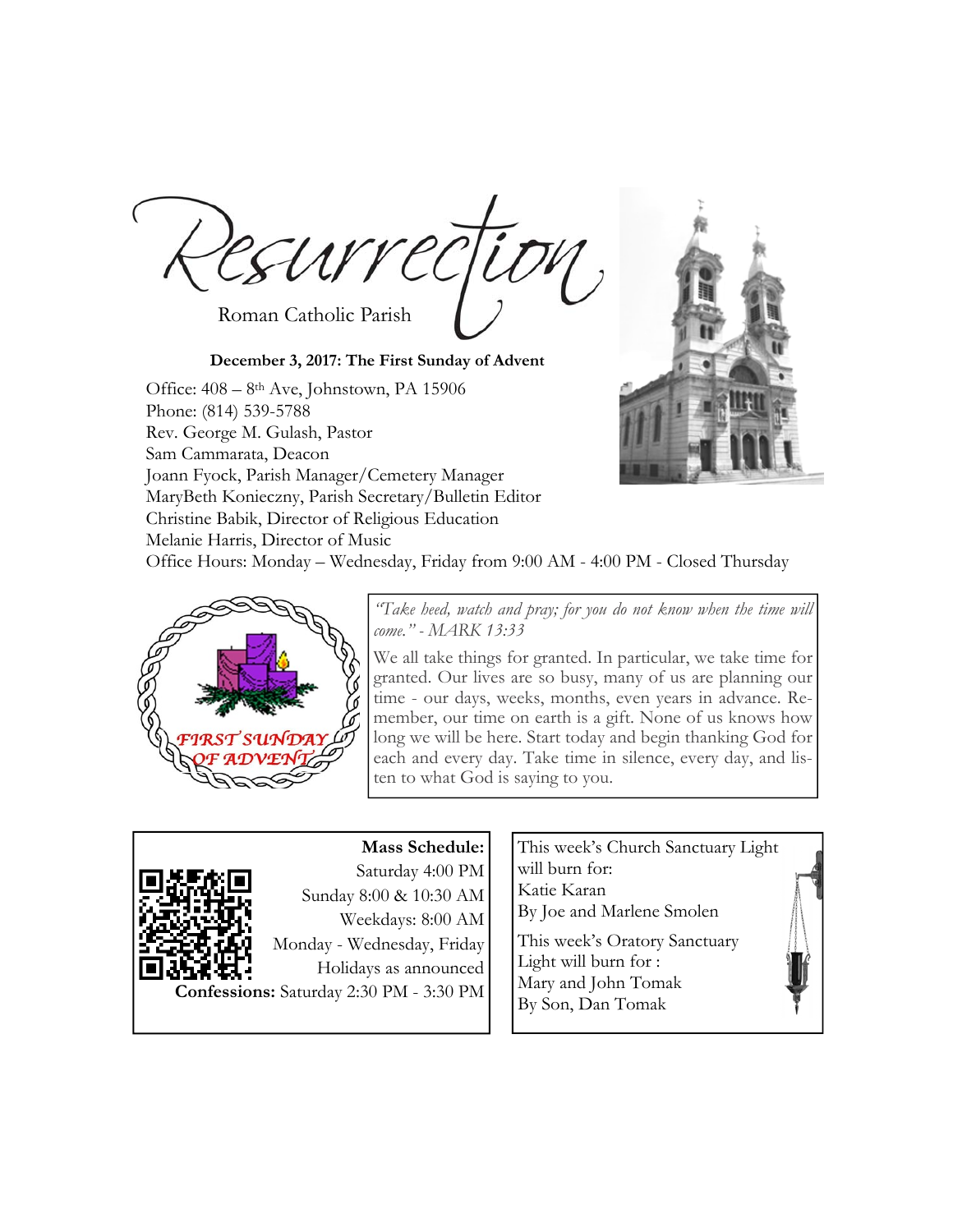| <b>Weekly Mass Schedule</b><br>SUNDAY, DECEMBER 3, 2017 - THE FIRST SUNDAY OF ADVENT |                                    |                                                                                               |  |  |  |
|--------------------------------------------------------------------------------------|------------------------------------|-----------------------------------------------------------------------------------------------|--|--|--|
| <b>DATF</b>                                                                          | <b>TIMF</b>                        | <b>INTENTION</b>                                                                              |  |  |  |
| Sunday, December 3<br>The First Sunday of Advent                                     | $8:00$ AM<br>$10:30$ PM            | Robert Fatula<br>By Daughters, Diane, Marian and Families<br>People of the Parish             |  |  |  |
| Monday, December 4<br>St. John Damascene                                             | $8:00$ AM<br>$12:15$ PM            | Francis Gyurkovics<br>By Wife, Rosie and Daughter, Dannette<br>Rosary (Oratory)               |  |  |  |
| Tuesday, December 5<br>Advent Weekday                                                | $8:00$ AM                          | Mary Zahoran<br>By Mr. and Mrs. Carmen Tovato                                                 |  |  |  |
| <b>Wednesday, December 6</b><br>St. Nicholas                                         | 8:00 AM                            | Rose Popalis<br>By Georgie Jakovcic                                                           |  |  |  |
| Thursday, December 7<br>St. Ambrose                                                  | No Mass                            |                                                                                               |  |  |  |
| Friday, December 8<br>The Immaculate Conception of the<br>Blessed Virgin Mary        | $8:00$ AM<br>$12:15$ PM<br>6:30 PM | Mark Yuran<br>By Francis Rosenberger and Son<br>Rosary (Oratory)<br>Mary Popovich By Children |  |  |  |
| Saturday, December 9<br>St. Juan Diego Cuauhtlatoatzin                               | $4:00 \text{ PM}$                  | Mike Samo<br>By Wife                                                                          |  |  |  |
| Sunday, December 10<br>The Second Sunday of Advent                                   | $8:00$ AM<br>10:30 AM              | People of the Parish<br>Michael and Anna Fecko<br>By Daughter, Joan                           |  |  |  |

**THE 2017 CATHOLIC MINISTRIES DRIVE:** To date 100 out of 565 families have contributed \$15,944.84 toward our "target amount" of \$40,114.00. Envelopes are available in the back of the church. PLEASE DO NOT SEND DIRECTLY TO THE DIOCESE. Please take to the Resurrection Parish Office or drop in the collection basket. Make checks payable to Resurrection Church.

### **WEEKLY CONTRIBUTIONS:**

| Envelope Holders: Adult:565 Children: 33 |                                                                             | Total 598 |                                        |          |
|------------------------------------------|-----------------------------------------------------------------------------|-----------|----------------------------------------|----------|
|                                          | Envelopes Used This Week: Nov. 26, 2017 Adults: 352 Children: 15 Total: 367 |           |                                        |          |
|                                          | Offertory Total \$5,484.08 Building & Maintenance \$60.00 Utilities         |           |                                        | \$168.00 |
| Poor Box                                 | \$43.00 All Saints Day                                                      |           | $$10.00$ All Souls Day                 | \$5.00   |
| Candles                                  | \$264.00 Catholic Charities                                                 |           | \$100.00 Religious Retirement          | \$10.00  |
| Christmas                                | \$5.00 Christmas Flowers                                                    |           | \$220.00 Immaculate Conception \$20.00 |          |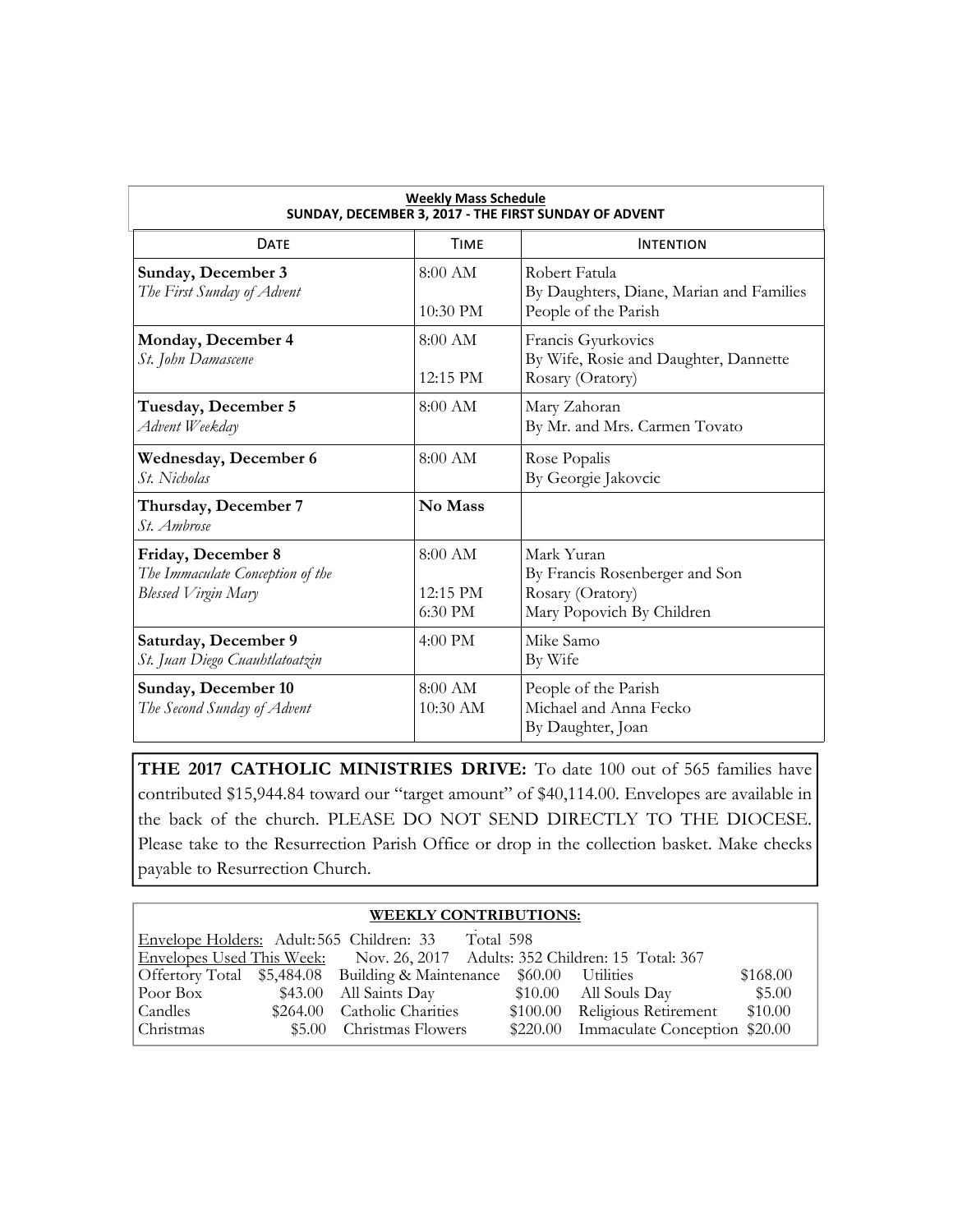| <b>Resurrection Parish Calendar of Events</b>                                           |  |  |  |
|-----------------------------------------------------------------------------------------|--|--|--|
| <b>Sunday, December 3</b> Religious Education Classes 9:00 AM to 10:15 AM Parish Center |  |  |  |
| Men's Advent Gathering 4:30 to 7:30 PM Oratory Hall                                     |  |  |  |
| Monday, December 4 Pig-in-the-Blanket Making                                            |  |  |  |
| Ladies' Auxiliary Meeting 6:30 PM Resurrection Hall                                     |  |  |  |
| <b>Tuesday December 5</b> Contemporary Choir Rehearsal 7:00 PM Resurrection Church      |  |  |  |
| Wednesday, December 6 Pig-in-the-Blanket Making                                         |  |  |  |
| Thursday, December 7 Sewing Ministry Meeting 1:00 PM to 3:00 PM Sewing Room             |  |  |  |
| Friday, December 8 Parish Office Closed                                                 |  |  |  |

# Have a Beautiful and Blessed Advent Season!



God of light and life, give us hope as we wait for your coming again. When we are tempted to be grateful to have found you while others are lost, send us out into the darkness in search of those who need you most. Amen.



**This Friday, December 8 is the Solemnity of the Immaculate Conception of the Blessed Virgin Mary. It is a Holy Day of Obligation for Catholics;** all are expected to participate at Mass on this day. This feast celebrates that she who was to bear the Incarnate Word of God was immaculate herself from the first moment of her conception. Our country places itself under the protection of our patroness, Our Lady of the Immaculate Conception. Please check the times for Mass as we pray for the United

States of America through the intercession of our Immaculate Mother. Mass will be celebrated at Resurrection Church at 8:00 AM and at 6:30 PM on the Holy Day.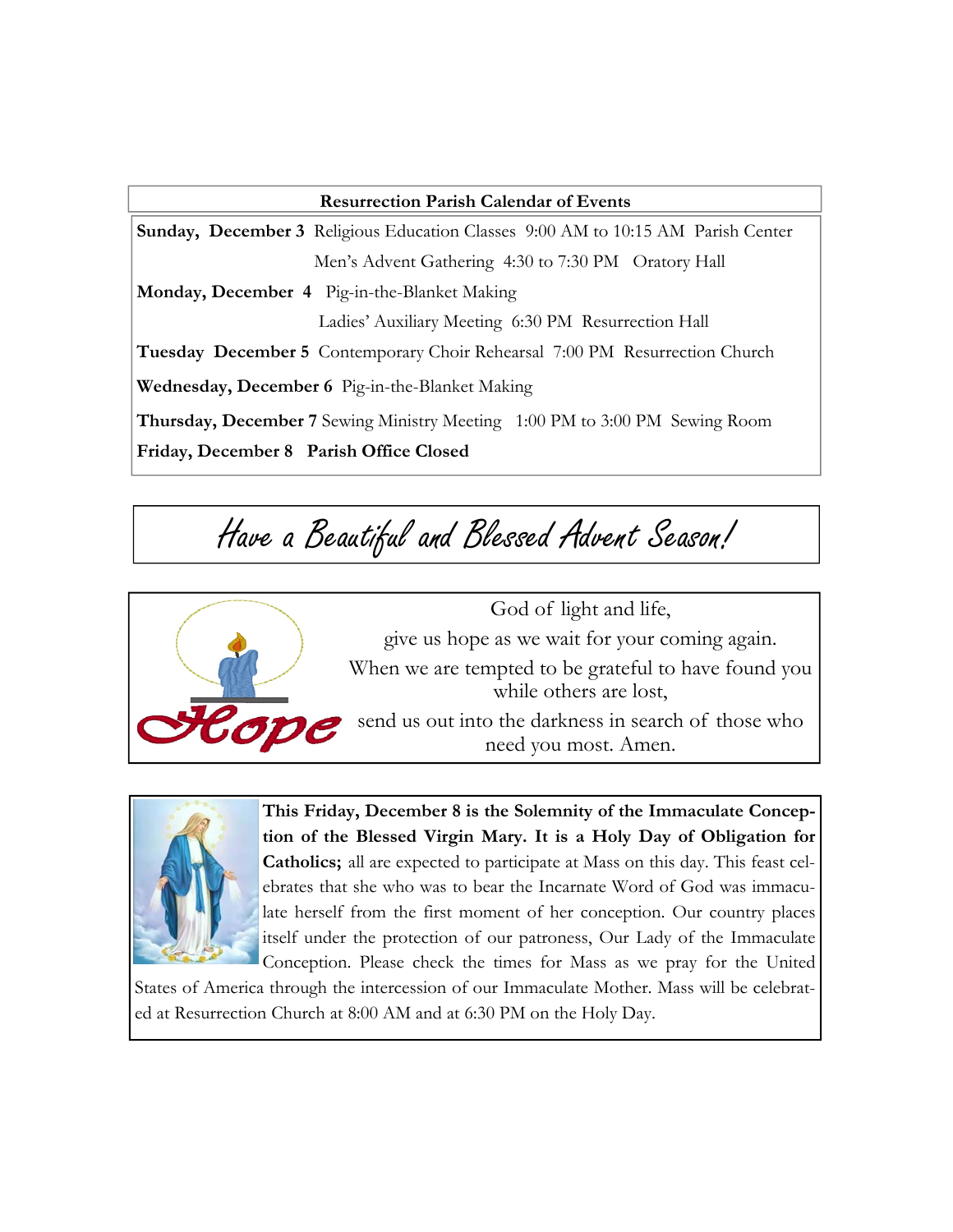

**COLLECTION COUNTERS: Group 1** volunteers are scheduled to count the collection on **Monday, Dec. 4.** Thank you to all who help!

**CHURCH CLEANING GROUPS: Group 1 and 2** volunteers are scheduled to clean the church on **Friday, Dec. 15.** Thanks to all who help!

**NEW DEADLINE FOR BULLETIN SUBMISSIONS** is **TUESDAY, BY 2:00 PM! NO EXCEPTIONS!** Bulletin announcements will remain in the bulletin for up to three weeks. If you have something that you want published in the bulletin or if you have an event for the Parish Calendar please email all items to resurrectionparishbulletin@gmail.com. Also, please remember that the **PARISH OFFICE IS CLOSED EVERY THURSDAY.** 

**2018 OFFERTORY ENVELOPES** are available in the back of the Church in alphabetical order. Please remember to pick yours up after Mass.

**BASKET PARTY:** The Basket Party Cash Drawing winners are: \$150.00, Marlene Certo; \$100.00, Lynn Popovich.; \$50.00, Carly Baumbaugh; and \$25.00, Kathy Boyd. Congratulations to the winners and thank you to all who helped to make this event a success.

**CHRISTMAS COOKING:** Help is needed making Resurrection's famous Pigs-in-the-Blanket for the upcoming Holiday Sale. We will be cooking cabbage on Mon., Dec. 4 and rolling and cooking on Wed., Dec 6 at Oratory Hall. Any time you can spare is appreciated.



**THE SEWING MINISTRY** will meet on Thur., Dec. 7 in the Sewing Room, above The Sweet Shoppe, from 1:00 PM to 3:00 PM. New members most welcome!

**A RESURRECTION FAMILY CHRISTMAS TREE:** Once again this year at Christmas we invite every family to assist in continuing the Family Christmas Tree tradition at Resurrection Parish. Each household is being asked to bring an ornament that signifies something about your family. By displaying these symbols on a Christmas tree, we will come to better see and understand the diversity that makes up our parish family. The ornaments can be



homemade or purchased, they can be a heirloom, or they can be anything else that fittingly represents what is important to your family. Don't forget to apply your name to the ornament as well. All ornaments will be returned after the Christmas Season. We ask you to bring your ornament to Mass on the Third Sunday of Advent (December 17) and place them in one of the boxes at the back of the church.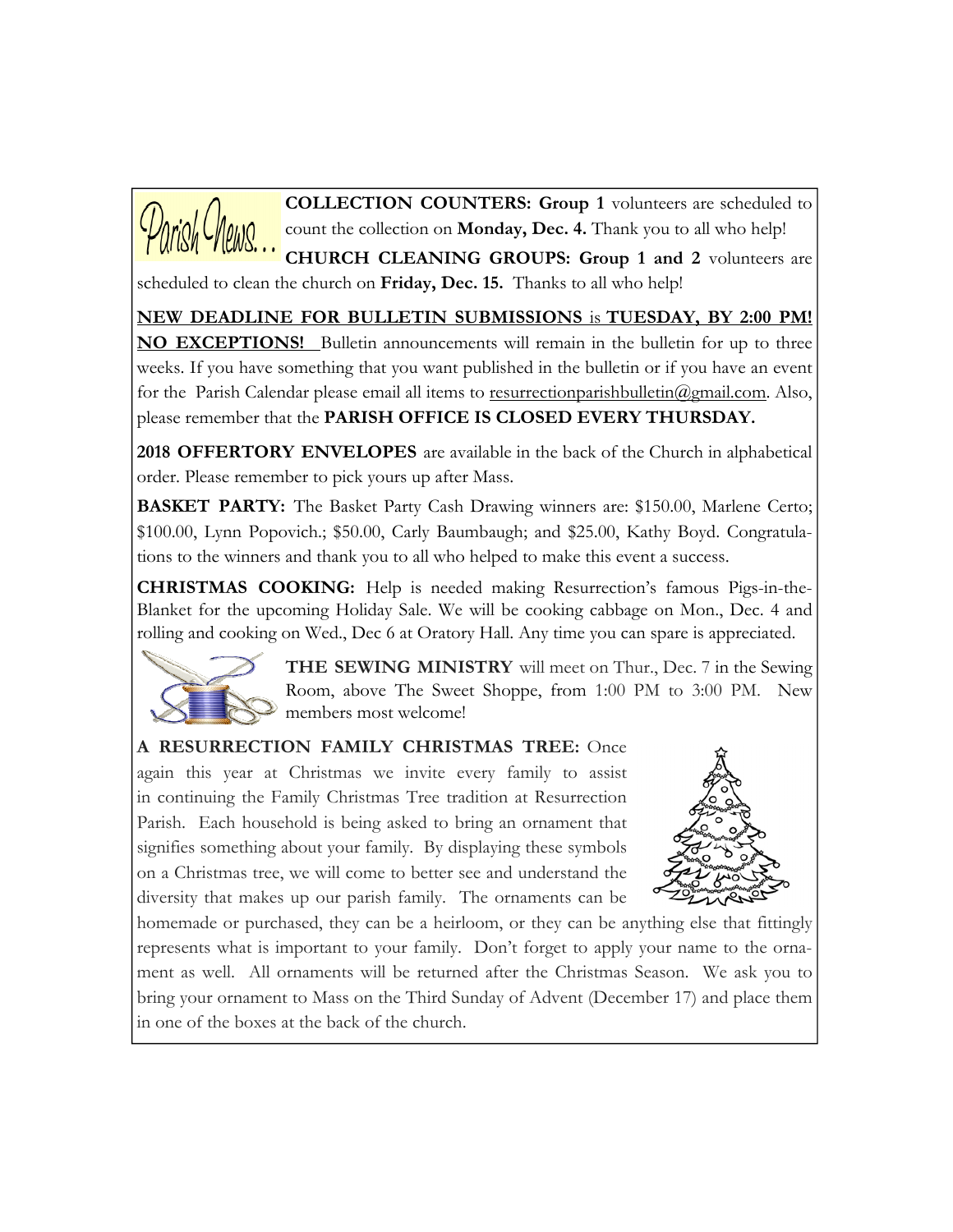**OPLATKI (CHRISTMAS WAFERS)** are available in the back of the Church or at the Parish Office. The cost is \$2.00 per envelope.



**VOLUNTEERS NEEDED:** The painting of the Church Hall will continue on Tuesday and Wednesday, December 5 and 6 from 6:00 to 8:00 PM. Please bring your own brushes and any roller equipment you may have. For additional information please call Jim Kopriva at 536-8330. Thank you!

**ADVENT DAY OF REFLECTION:** Please join us for the Advent Day of Reflection, Dec. 10, after the 10:30 Mass. Lunch will be served with the program to follow. The Jesus Prayer and the Seven Stations of Advent are our topics. Hope to see you there!

**CHRISTMAS IS FAST APPRAOCHING.** We are really going to need your help to prepare the Church for the holidays. We have had a change in maintenance personnel this past year. Dan, our current maintenance guy (you'll like him) would appreciate some assistance moving and setting up the crèche platform, stable and trees. This will be done early in the day on Monday and Tuesday, (if needed), December 18 and 19. If you can help, especially if you are familiar with the set up, please call Joann at the Parish Office at 539-5788, ext. 3. We will contact you to confirm the time of day. The rest of the decorating will take place the following evening, Wednesday, December 20 (and if needed, Thursday, December 21).Any and all help is welcome at this time as well. Please step up and pitch in!



**THE JANUARY 2018 SIZZLER CALENDARS** can be purchased before and after all weekend Masses, at the Parish Office and The Sweet Shoppe during regular business hours. The cost of the ticket is \$20.00. For more information on the Sizzlers contact Ed or

Pat Gregorchik at 539-6320. A special thank you to Johanna Vena V.M.D. of Cambria Veterinary Care for sponsoring this ticket.

**TAKE A LOOK:** Resurrection Parish's web site has taken on a new look. Take a look! The address is www.resurrectionparishjohnstown.com. Also note, some of the email addresses for the parish staff have changed.



**DURING INCLEMENT WEATHER,** Resurrection Parish will follow the Johnstown School District's schedule. If there is no school the Parish Office will be closed and all meetings/activities will be cancelled. If there is an unscheduled early dismissal the Parish Office will close early and all meetings/activities will be cancelled. **Please note, Mass WILL BE celebrated regardless.**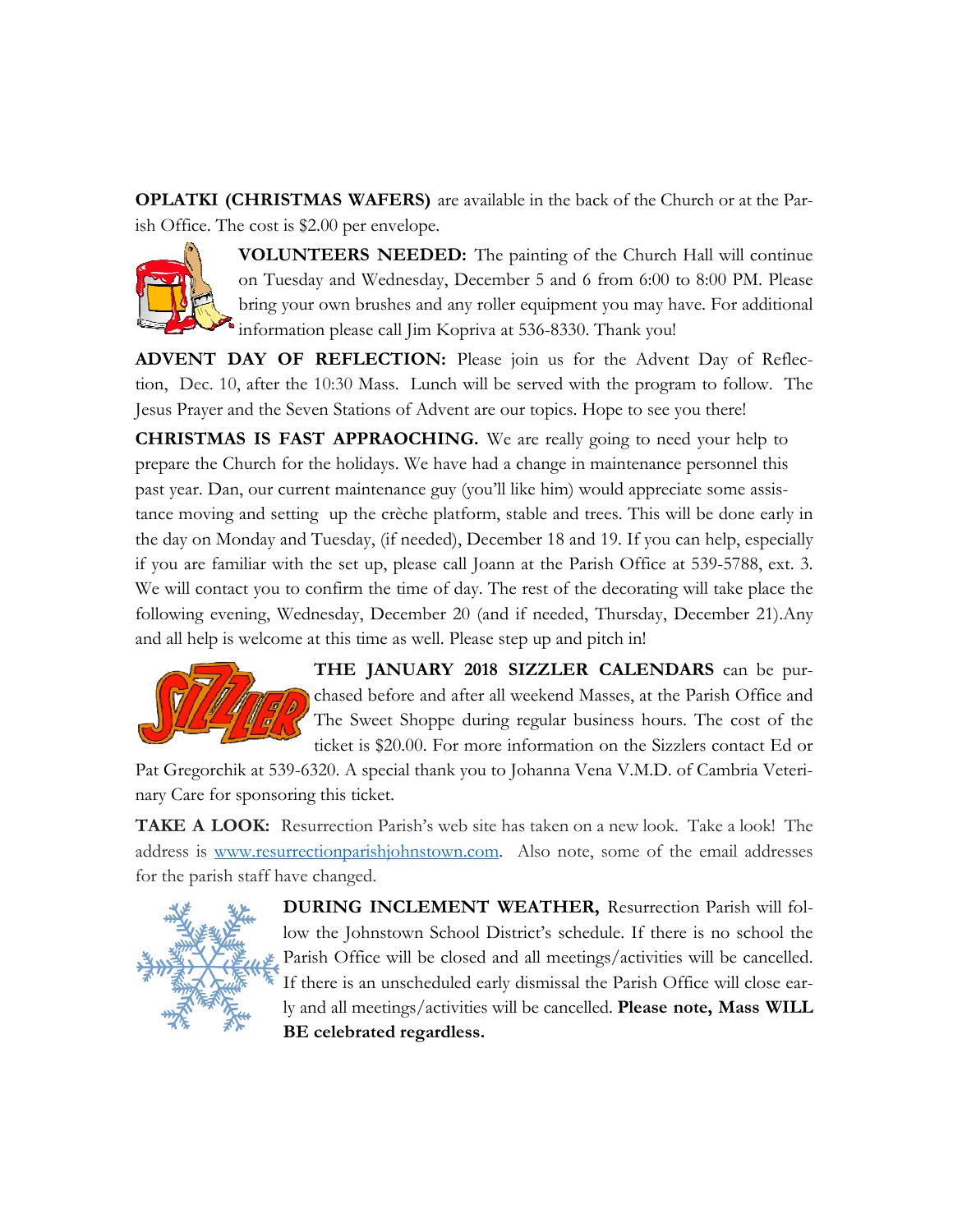

**LITURGICAL MINISTERS REMINDER:** A register can be found on the table in the back of the church where you can volunteer your services for Masses beginning with the Fourth Sunday of Ad-Liturgy Committee vent (December 23)through Mary, Mother of God (New Year's Day). Please help out if you are able. If you are currently unsure of your availa-

bility, at the Mass you do attend, check with the sacristan to see if help is needed.

**LITURGICAL MINISTRIES SCHEDULE:** Printed copies of the Liturgical Ministry Schedule for Advent/Christmas 2017 and Early Ordinary Time 2018 are now available in the priest's sacristy . To those who registered their email addresses with us, an electronic copy has been sent. No assignments have been made for the period beginning with the Fourth Sunday from Advent through the Solemnity of Mary, Mother of God (December 23 – January 1). Sign-up sheets for these liturgies will be available starting with the First Sunday of Advent. New ministers are always welcome and can be incorporated into the schedule at any time.

**ROSARY SESSIONS:** Please join us in praying the Rosary before all weekend Masses, (the Rosary begins a half-hour before Mass at Resurrection Church) and on Mon. and Fri., at 12:15 PM at the Oratory. In addition, the Rosary is prayed on Thursdays at 6:00 PM at Mariapoch Shrine (corner of Chestnut St. and 6th Ave. in Cambria City), weather permitting. A schedule of Oratory Rosary leaders is as follows:

Monday Friday Dec. 4 - Judy Rozich Dec. 8 - Jim and Nina Kopriva

Dec. 25 - Holiday Dec. 29 - Pat Barrett Jan. 1 - Holiday Jan. 5 - Chris Rebar

Dec. 11 - Phil Skala Dec. 15 - Diane Ashbridge Dec. 18 - Fran Findley Dec. 22 - Janet Yuras





The Ladies' Auxiliary will hold their monthly meeting on **Monday, December 4, 2017** at 6:30 PM at Resurrection Hall. The lift will be open. *New members are always welcome.* Hostesses for this meeting are: Kathy Fagan, Fran Findley, Joann Fyock, and Sandy Golian. *There will be an* 

*Executive Committee meeting for the officers before the meeting starting at 5:45 PM.*

**THE ANGEL TREE:** If you took an Angel Tree Tag, please wrap and return your gift with the ornament attached, to the Parish Office or the Church by Dec. 4. Please keep in mind that the items listed is a "wish list". Please do not feel obligated to purchase everything on the list. Thank you for your help and may God bless you.

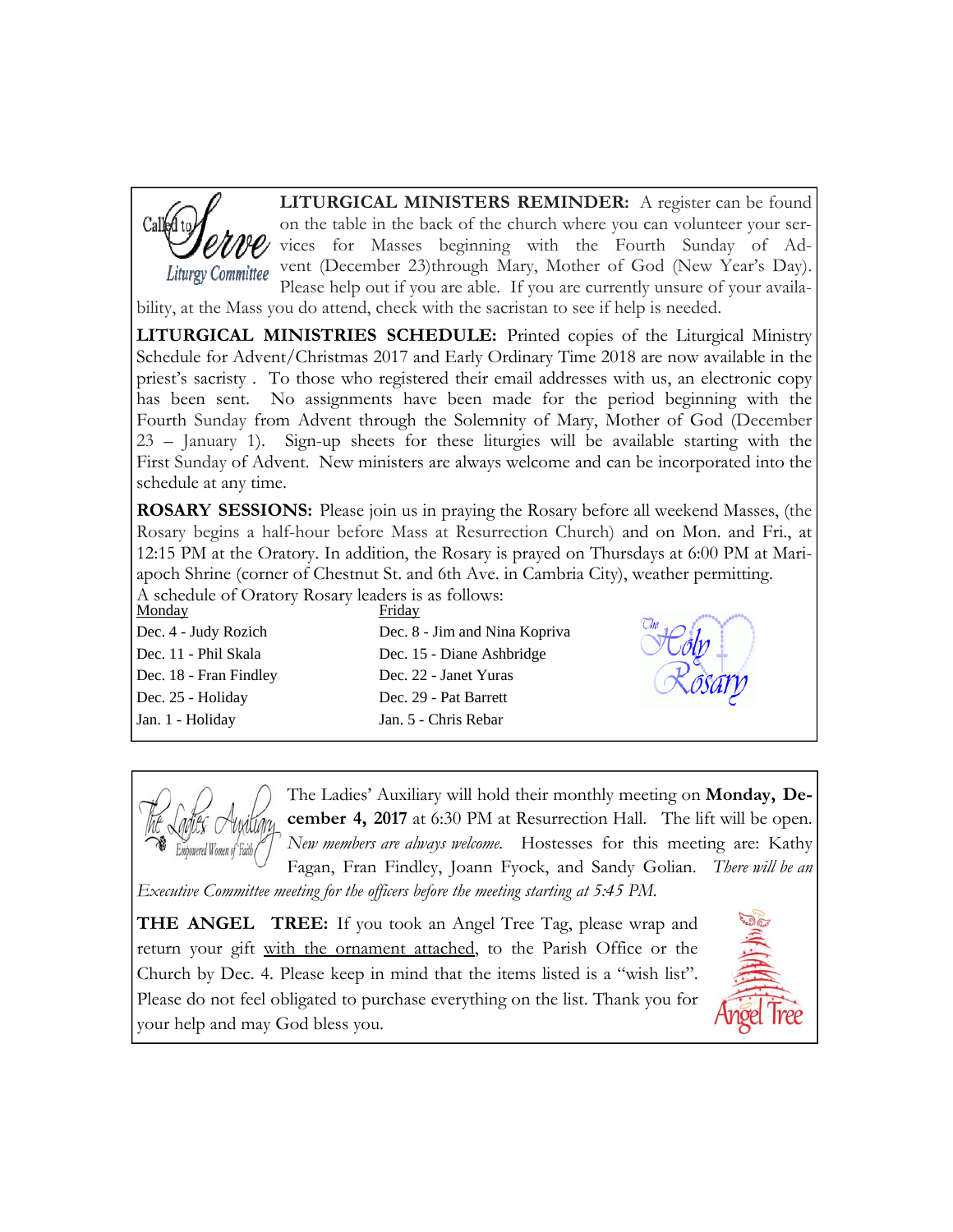

**9TH GRADE CONFIRMATION STUDENTS:** you have another opportunity if you missed 9A The Creed session on Sunday, December 10, 9:00 to 11:00 AM. The session will be held in the St. Johns Paul II Building. This session DOES not include parents.

**11TH GRADE CONFIRMATION STUDENTS:** you have another opportunity if you missed 11B session, The Sacraments, on Sunday, December 10, 9:00 to 11:00 AM. This retreat will be held in the St. Johns Paul II Building and DOES not include parents.

**THE WEST END PENANCE SERVICE** will be held on Monday , December 18 at 6:30 PM at St. Francis of Assisi Church

**10TH AND 11TH GRADE CONFIRMATION STUDENTS:** If you have not chosen a confirmation sponsor and or your Confirmation name please do so as soon as possible. It is important that your sponsor be involved in the formation process.



**MENS' ADVENT GATHERING** Sunday Dec 3 4:30-7:30PM Oratory Hall. We'll have food. We'll have some prayer AND we'll have **Fr. Peter Crowe** speak to us as Catholic men. DON'T MISS THIS ONE!

For those who like to doodle around in the kitchen…….look forward to a Cooking Club……..coming soon…...all are welcome.

**THE CHILDREN'S CHRISTMAS PARTY** will be on **Saturday, December 16 from 1:00 to 3:00 PM** in the Church Hall. Helpers are welcome to assist for the afternoon. Cookies and snacks are welcome. THIS IS A GREAT SERVICE HOUR OPPORTUNITY. Please call Faith 479-2062



|                 | Children's We invite you to the upcoming Children's Christmas Party on<br>Christmas Saturday, December 16 from 1:00 to 3:00 PM in Resurrection<br>Party Hall. If you are able to attend, please complete the registration<br>form and drop in the collection basket. Please R.S.V.P<br>by Monday, December 11. |
|-----------------|----------------------------------------------------------------------------------------------------------------------------------------------------------------------------------------------------------------------------------------------------------------------------------------------------------------|
| NAME $(S)$ : __ |                                                                                                                                                                                                                                                                                                                |
| $PHONE \#$      | AGE(S):                                                                                                                                                                                                                                                                                                        |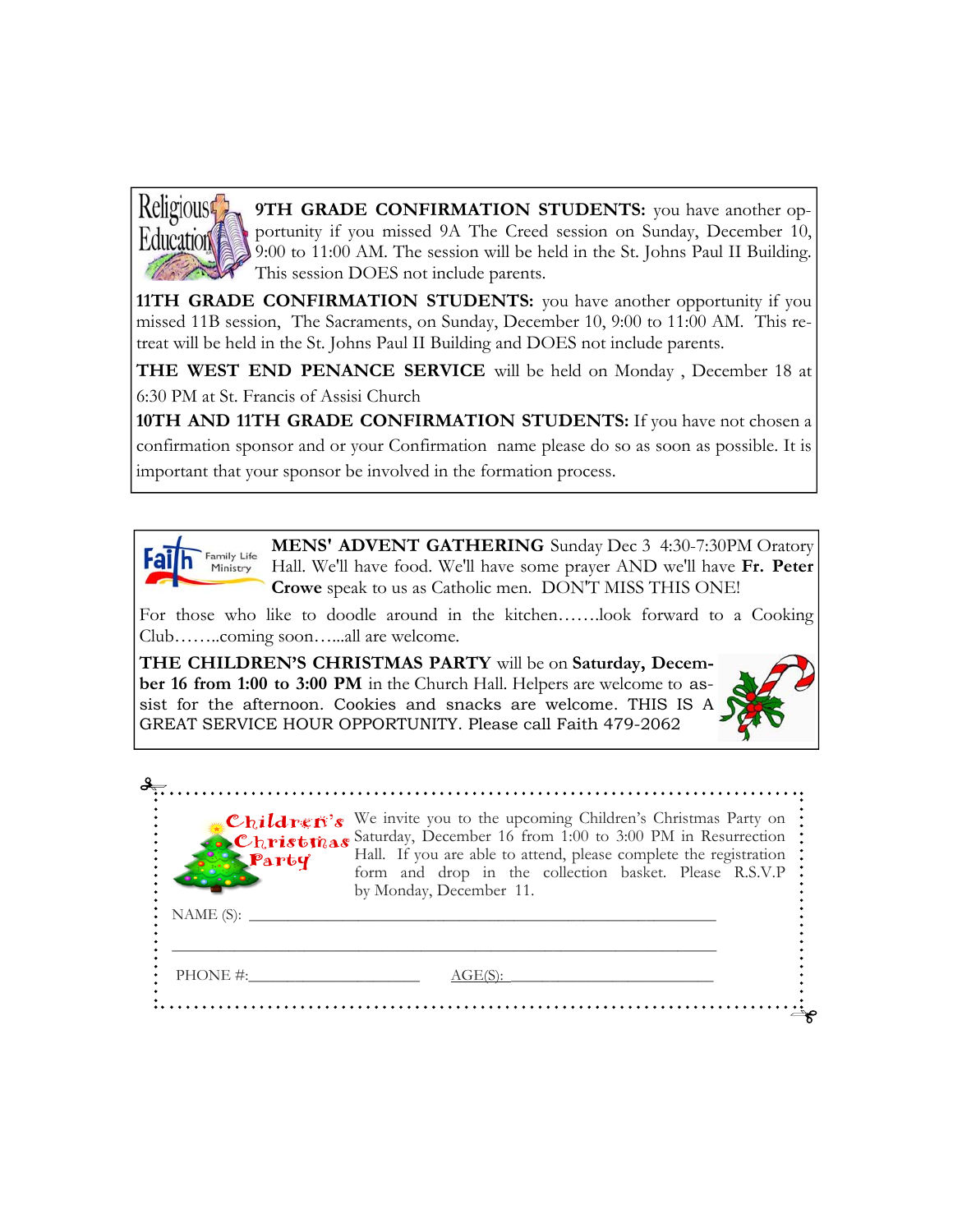## **DON'T FORGET, SAINT NICHOLAS DAY IS DECEMBER 6. STOP BY THE SWEET SHOPPE (814-539-6502) TO STOCK UP ON STOCKING STUFFERS! WE HAVE A GREAT SELECTION! Sweet Shoppe Hours: Monday thru Thursday 9:00 AM to 5:00 PM; Friday 9:00 AM to 4:00 PM; Saturday 9:00 AM to 1:00 PM Christmas Candy Orders will be ready for pick up during the following hours:**  Monday, December 11, 9:00 AM to 6:00 PM Tuesday, December 12, 9:00 AM to 6:00 PM Wednesday, December 13, 9:00 AM to 5:00 PM Thursday, December 14, 9:00 AM to 5:00 PM Friday, December 15, 9:00 AM to 4:00 PM Saturday, December 16, 9:00 AM to 1:00 PM





**Saturday, December 9 from 9:00 AM to Noon at Oratory Hall** 

**Nut, Nut with Raisin, Poppy Seed, Poppy Seed with Raisin, Apricot, Cottage Cheese with Raisin and Pineapple Cream Cheese Rolls - \$12.00 each** 

**Cookie Trays - Trays of 4 doz. for \$16.00; 3 doz. for \$12.00; and 2 doz.for \$8.00** 

**This sale is on a first-come, first-serve basis. No orders are being taken and we cannot hold items. The sale is open to the public so come early!** 

**We also have FRESH HALUSKI for sale for \$5.00 per quart container and PIGS IN THE BLANKET for \$25.00 per dozen, \$12.50 for a half dozen.**

**REMINDER - BAKERS OF THE PARISH:** We need your help by making and donating cookies for the Cookie Sale. All cookies should be taken to Oratory Hall or the Parish Office by 5:00 PM on Thursday, December 7.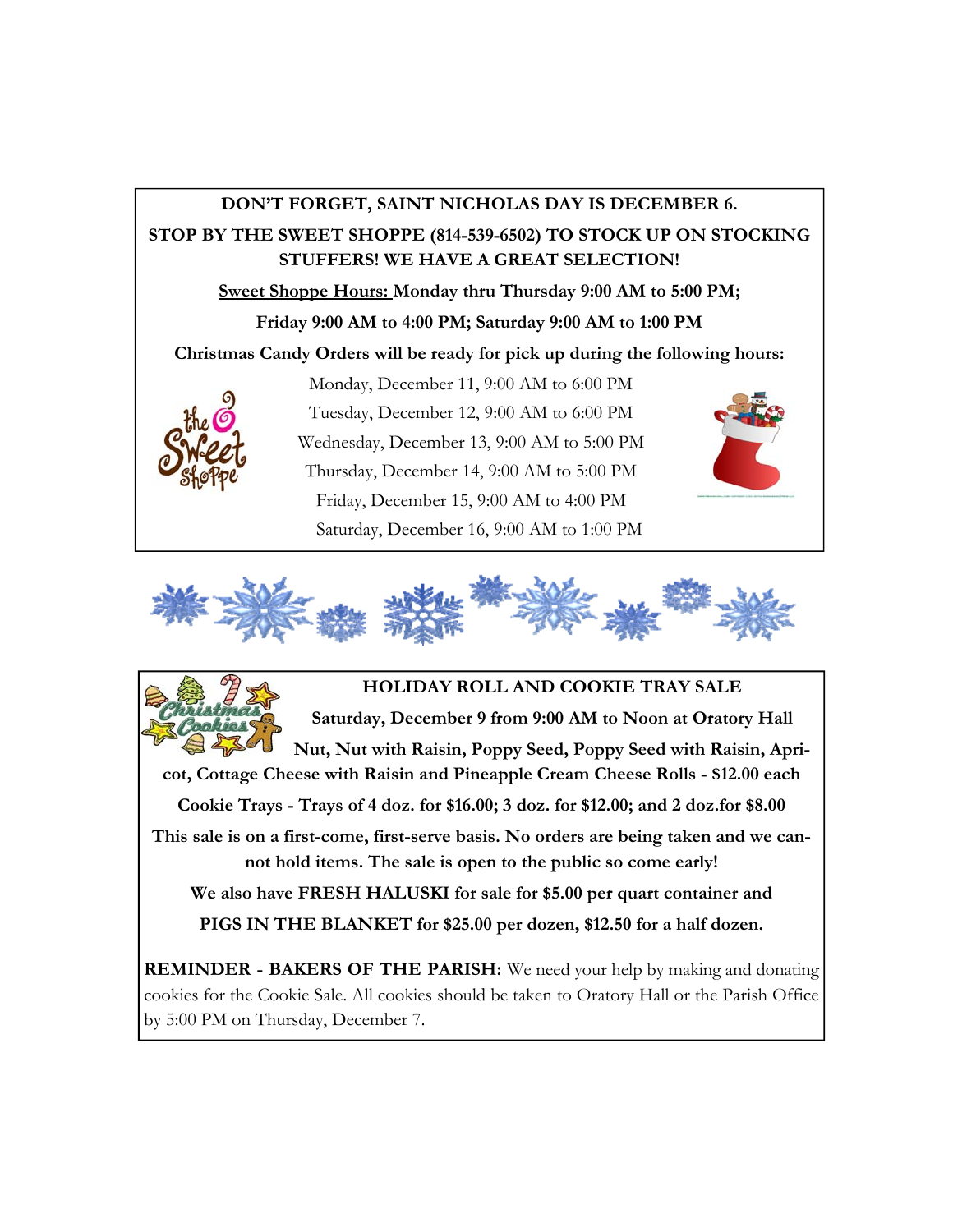

## **PRAYER FOR VETERANS AND MILITARY MEN AND WOMEN**

Gracious God, we give thanks for military men and women, both from the past and the present, and for their courageous service and sacrifice to our country and its people to secure the blessings of life, liberty and justice for all. May our remembrance be a timely reminder that our freedom was purchased at a high cost, and should not be taken for granted. Give us resolve to labor in faithful service to you until all share the benefits of freedom, justice and peace; through Jesus Christ our Lord. Amen.



St. John Gualbert Cathedral, Johnstown, Sun., Dec. 10, 1:30 PM

Church of the Transfiguration, Conemaugh, Tues., Dec.12, 6:30 PM

St. Clement Church, Johnstown, Wed., Dec. 13, 7:00 PM

St. Patrick Church, Johnstown, Thurs., Dec. 14, 7:00 PM

St. Benedict Church, Geistown, Sun., Dec. 17, 5:00 PM

West End Penance Service, St. Francis of Assisi Church, Johnstown, Mon., Dec. 18, 6:30 PM The West End Penance Service is open to the public and includes the Parishes of St. Francis of Assisi, St. Therese, St. Mary Byzantine and Resurrection.

Church of the Visitation, Johnstown, Mon., Dec. 18, 5:30 PM

Our Mother of Sorrows Church, Johnstown, Tues., Dec. 19, 6:30 PM



**THE WEST END IMPROVEMENT GROUP** will host their annual Christmas Parade and Tree Lighting Ceremony on Mon., Dec. 4. Parade will begin at 5:00 PM from the former Johnstown Middle School and move down Garfield Street to the Skate Park. Santa will be on hand to give out

candy canes. There will be free hot chocolate. All are invited to attend.

**AN ADVENT OF CHRISTMAS CONCERT** will be held 7:00 PM, Sat. Dec. 23 at St John Gualbert Cathedral, 117 Clinton Street, Johnstown. The program will feature the Greater Johnstown Diocesan Festival Choir and Youth Chorale under the direction of Cathedral music director, Evonne Yanzetich-Homway. The choral groups will be accompanied by the Hilltop Chamber Music Ensemble. Admission is free and open to the public. A free-will offering will be taken.